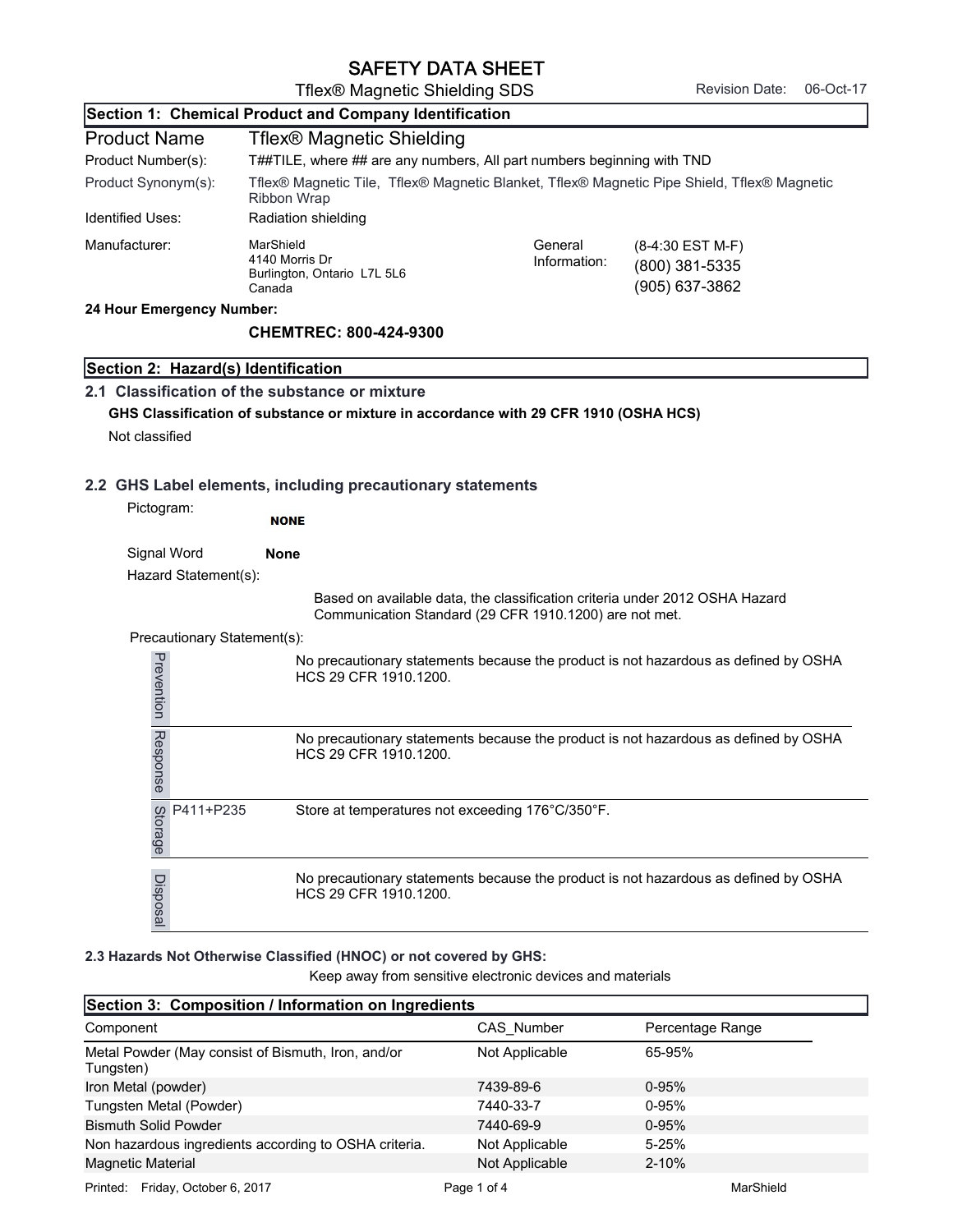| <b>Section 4: First-aid Measures</b>                                          |                                                                                                                                                                            |
|-------------------------------------------------------------------------------|----------------------------------------------------------------------------------------------------------------------------------------------------------------------------|
| <b>General Advice</b>                                                         | The hazardous properties of this material have not been established. Information is<br>based on compositionally and physically similar materials.                          |
| Ingestion                                                                     | If swallowed, do NOT induce vomiting; seek medical advice. Never give anything by<br>mouth to an unconscious person. Rinse mouth with water. Consult a physician.          |
| <b>Skin Contact</b>                                                           | Wash with plenty of soap and water. If skin irritation occurs, seek medical advice.                                                                                        |
| Eye Contact                                                                   | Rinse cautiously with water for several minutes. Remove contact lenses, if present<br>and easy to do. Continue rinsing. If eye irritation persists, get medical attention. |
| Inhalation                                                                    | Remove to fresh air. If breathing is labored, administer oxygen. If not breathing,<br>give artificial respiration. Seek medical attention.                                 |
| Most important symptoms and effects,<br>both acute and delayed                | No further relevant information available.                                                                                                                                 |
| Indication of any immediate medical<br>attention and special treatment needed | No further relevant information available                                                                                                                                  |

| <b>Section 5: Firefighting Measures</b>            |                                                                                                                                                                                                                                                                                                |
|----------------------------------------------------|------------------------------------------------------------------------------------------------------------------------------------------------------------------------------------------------------------------------------------------------------------------------------------------------|
| <b>Extinguishing Media</b>                         | Exposed iron and tungsten requires the use of dry sand or limestone to exclude<br>oxygen.                                                                                                                                                                                                      |
|                                                    | Foam, CO2, Dry Chemical, Water Spray                                                                                                                                                                                                                                                           |
| Protective Equipment                               | Wear positive pressure self-contained breathing apparatus and full personal<br>protective equipment.                                                                                                                                                                                           |
| Special Hazards                                    | Silica, iron, and tungsten dust may present an explosion hazard under favoring<br>conditions of dispesion, particle size, and strong ignition source.                                                                                                                                          |
|                                                    | Possible combustion products include silicon dioxide (silica), tungsten, iron, carbon<br>dioxide, and carbon monoxide.                                                                                                                                                                         |
| Section 6: Accidental Release Measures             |                                                                                                                                                                                                                                                                                                |
| Personal precautions                               | Avoid creating and breathing dust. See section 8.                                                                                                                                                                                                                                              |
|                                                    | Use proper personal protect equipment (specified in section 8)                                                                                                                                                                                                                                 |
| and clean-up                                       | Methods and materials for containment Pick up and arrange disposal without creating dust. Sweep up and shovel. Do not<br>flush with water. Keep in suitable, closed containers for disposal.                                                                                                   |
| Reference to other sections                        | For disposal see section 13.                                                                                                                                                                                                                                                                   |
| <b>Section 7: Handling and Storage</b>             |                                                                                                                                                                                                                                                                                                |
| Conditions for safe handling                       | Avoid formation of dust and aerosols.                                                                                                                                                                                                                                                          |
|                                                    | Use mechanical exhaust if dust is formed.                                                                                                                                                                                                                                                      |
|                                                    | Do not heat above 176°C / 350°F during continuous use.                                                                                                                                                                                                                                         |
|                                                    | Do not heat above 232°C /450°F.                                                                                                                                                                                                                                                                |
| Conditions for safe storage                        | Normal warehouse storage in cool, dry, well-ventilated area is satisfactory.                                                                                                                                                                                                                   |
| Specific End Use(s)                                | Apart from the uses mentioned in section 1 no other specific uses are stipulated.                                                                                                                                                                                                              |
| Section 8: Exposure Controls / Personal Protection |                                                                                                                                                                                                                                                                                                |
| <b>Control Parameters</b>                          | Contains no substances with occupational exposure limit values.                                                                                                                                                                                                                                |
| <b>Skin Protection</b>                             | Wash hands thoroughly after handling.                                                                                                                                                                                                                                                          |
|                                                    | Wear impervious gloves and clean body-covering clothing.                                                                                                                                                                                                                                       |
| Respiratory protection                             | Respiratory protection is not normally required when using this product with<br>adequate ventilation. Should a respirator be needed, follow OSHA respirator<br>regulations 29 CFR 1910.134 or European Standards EN 141, 143, and 371. Use<br>organic vapor cartridge.<br>Do not breathe dust. |
|                                                    |                                                                                                                                                                                                                                                                                                |

## **Section 9: Physical Properties**

**Information on basic physical and chemical properties**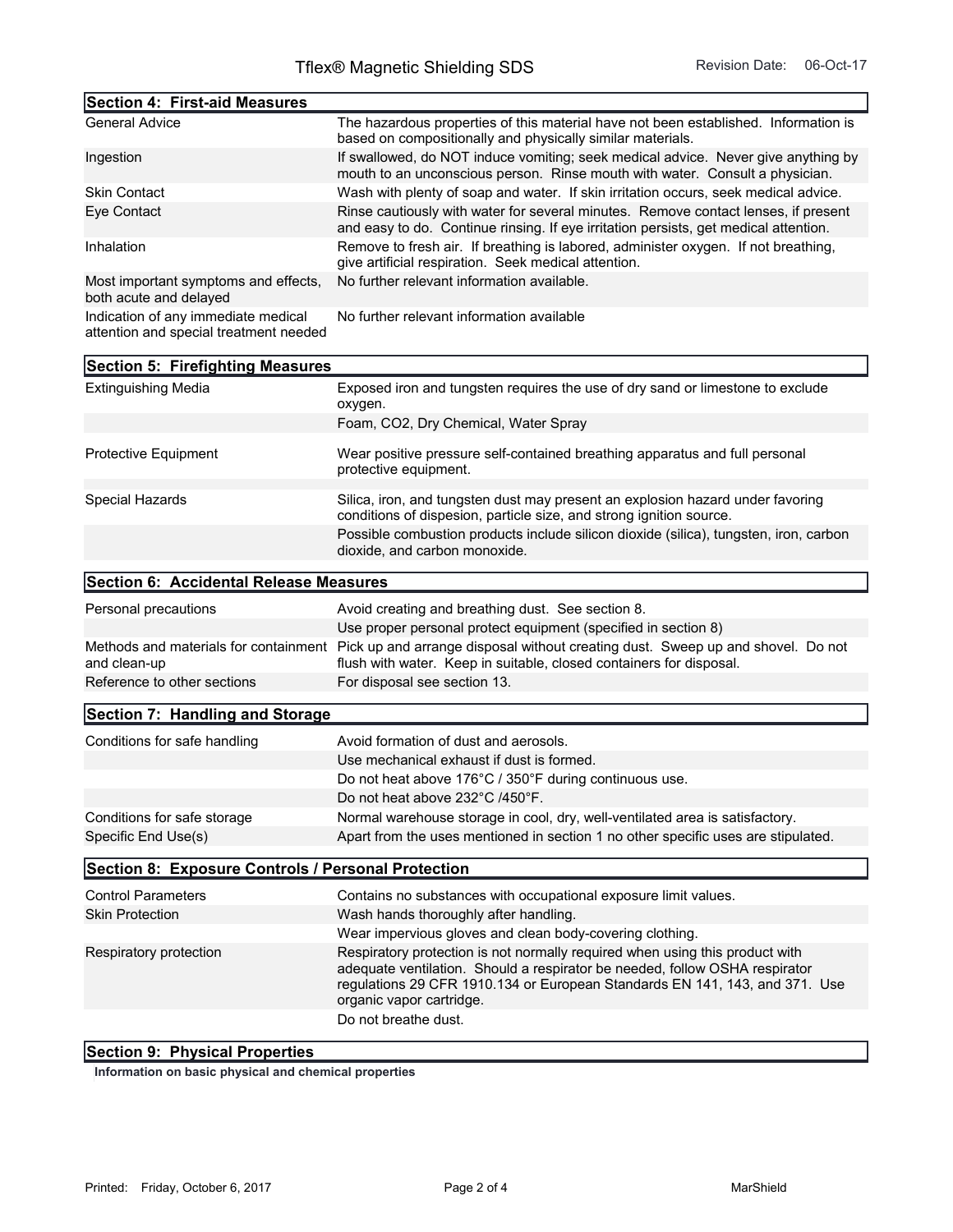| Section 10: Stability and Reactivity |                                        |                                  |                                                       |
|--------------------------------------|----------------------------------------|----------------------------------|-------------------------------------------------------|
| Viscosity:                           | Not applicable                         |                                  |                                                       |
| Partition Coefficient:               | Not established                        | <b>Evaporation Rate:</b>         | Not Established                                       |
| Solubility:                          | Insoluble                              | VaporDensity:                    | > 1                                                   |
| <b>Relative Density:</b>             | $0.065 - 0.25$ lb/in <sup>3</sup>      | VaporPressure:                   | Not established                                       |
| <b>Boiling Point:</b>                | Not Established                        | Temperature                      |                                                       |
| Melting Point:                       | Not Established                        | Decomposition                    | Not established                                       |
| pH:                                  | Not applicable (non-aqueous)           | <b>Autolgnition Temperature:</b> | Not established                                       |
| Odor Threshold:                      | Not established                        | Flammability:                    | flash point at or above 200°F                         |
| Odor:                                | None                                   | Flash Point:                     | $>$ 300 °F                                            |
|                                      | Gray or colored                        | (Upper/Lower):                   |                                                       |
|                                      |                                        |                                  |                                                       |
| Appearance:                          | Tflex® Magnetic Shielding SDS<br>Solid | <b>Explosion Limits</b>          | <b>Revision Date:</b><br>06-Oct-17<br>Not Established |

| <b>Chemical Stability</b>        | Stable under normal handling and storage conditions.                                                                   |
|----------------------------------|------------------------------------------------------------------------------------------------------------------------|
|                                  |                                                                                                                        |
| Hazardous reactions              | Hazardous polymerization does not occur                                                                                |
| Conditions to Avoid              | No relevant information available.                                                                                     |
|                                  |                                                                                                                        |
| Materials to Avoid               | Avoid contact with strong acids, strong bases, and strong oxidizers.                                                   |
| Hazardous decomposition Products | Possible combustion products include silicon dioxide (silica), tungsten, iron, carbon<br>dioxide, and carbon monoxide. |

| Section 11: Toxicology Information |                                                                                        |
|------------------------------------|----------------------------------------------------------------------------------------|
| <b>Acute Toxicity</b>              |                                                                                        |
| <b>Oral Effects</b>                | Ingestion/Oral-Rat LD50 > 2000 mg/kg                                                   |
|                                    | (Immediate) Metallic taste. May cause stomach pain or vomiting.                        |
|                                    |                                                                                        |
| <b>Inhalation Effects</b>          | Exposure to dust may cause irritation. May cause coughing and difficulty breathing.    |
|                                    | No data available for acute inhalation effects of this product.                        |
| <b>Dermal Effects</b>              | No data available for acute dermal effects. Skin absorption is unlikely.               |
| Skin corrosion/irritation          |                                                                                        |
|                                    | Bismuth 99%: Skin-Human: 85.2% 15 minute(s) - Essentially non irritating.              |
| Serious eye damage/irritation      |                                                                                        |
|                                    | No data available regarding serious eye damage/irritation.                             |
| Respiratory or skin sensitization  |                                                                                        |
|                                    | No data available regarding respiratory or skin sensitization effects of this product. |
| Germ Cell Mutagenicity             |                                                                                        |
|                                    | No data available regarding mutagenic effects of this product.                         |
| Carcinogenicity                    |                                                                                        |
|                                    | No relevant data found.                                                                |
| <b>Reproductive Toxicity</b>       |                                                                                        |
|                                    | No relevant data found.                                                                |
| Specific Target Organ Toxicity     |                                                                                        |
| Single Exposure                    | No data available regarding specific target organ toxicity single exposure for powder. |
| <b>Repeated Exposure</b>           | No data available regarding specific target organ toxicity repeated exposure.          |
| <b>Aspiration Hazard</b>           |                                                                                        |
|                                    | No data available regarding aspiration hazards associated with this product.           |
|                                    |                                                                                        |
| Section 12: Ecological Information |                                                                                        |

| <b>Aquatic Toxicity</b>       | No data are available on the adverse effects of this material on the environment.                  |
|-------------------------------|----------------------------------------------------------------------------------------------------|
| Persistance and degradability | No data are available for persistance and degradability.                                           |
| Bioaccumulative potential     | No data are available for bioaccumulative potential.                                               |
| Mobility in Soil              | No data are available for mobility in soil.                                                        |
| Other                         | Not known to have any adverse effect on the aquatic environment. It is insoluble<br>and non-toxic. |